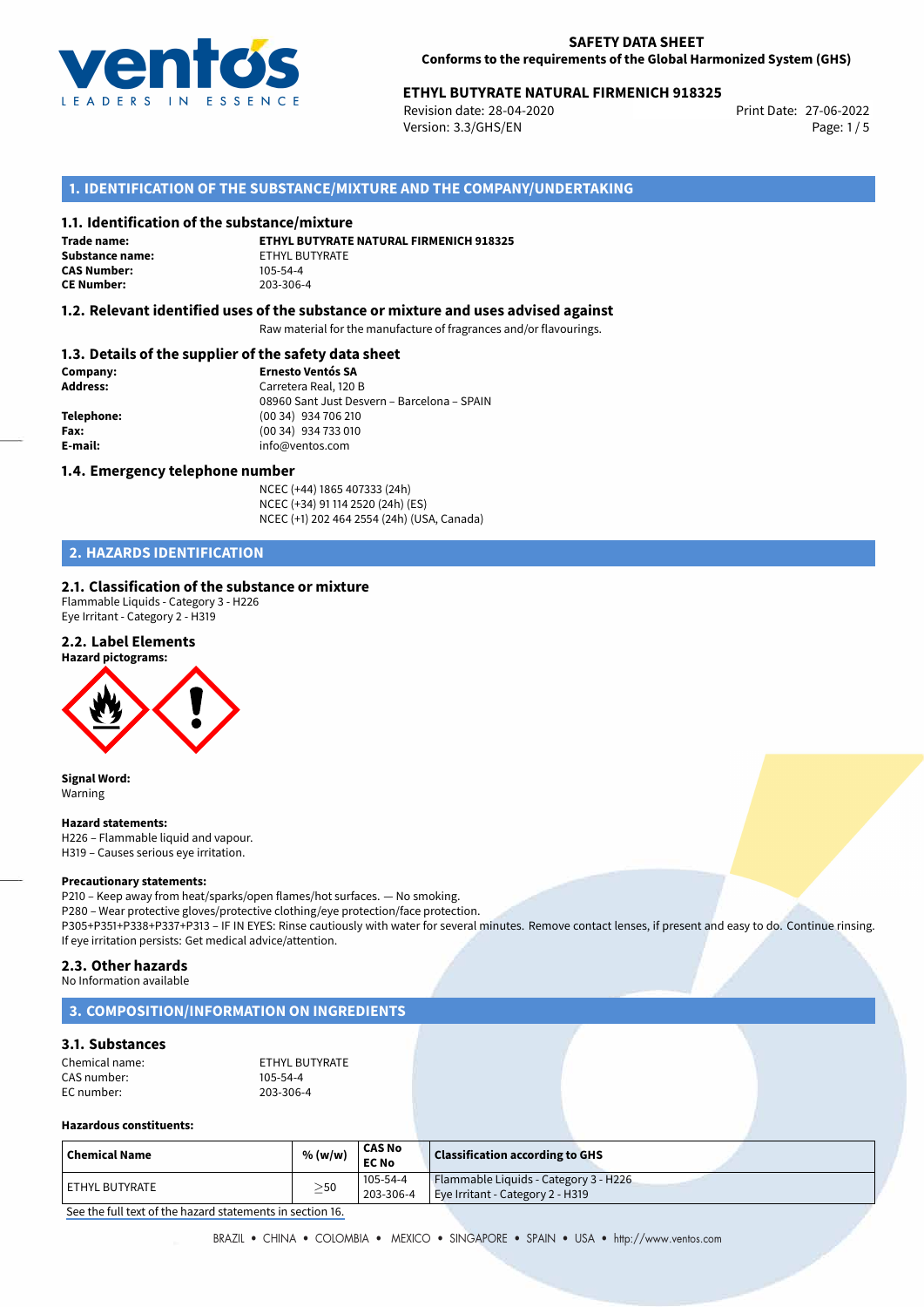

# **ETHYL BUTYRATE NATURAL FIRMENICH 918325**<br>Revision date: 28-04-2020<br>Print Date: 27-06-2022

Revision date: 28-04-2020 Version: 3.3/GHS/EN Page: 2 / 5

# **3.2. Mixtures**

Not applicable.

# **4. FIRST-AID MEASURES**

# **4.1. Description of necessary first aid measures**

| Rinse mouth with water.                                                                                               |
|-----------------------------------------------------------------------------------------------------------------------|
| Obtain medical advice.                                                                                                |
| Keep at rest. Do not induce vomiting.                                                                                 |
| In case of contact with eyes, rinse immediately with plenty of water for at least 15 minutes and seek medical advice. |
| Remove person to fresh air and keep at rest.                                                                          |
| Seek immediate medical advice.                                                                                        |
| Take off immediately all contaminated clothing.                                                                       |
| Thoroughly wash affected skin with soap and water.                                                                    |
| Seek medical attention if symptoms persist.                                                                           |
|                                                                                                                       |

# **4.2. Most important symptoms and effects, both acute and delayed**

No information available.

## **4.3. Indication of any immediate medical attention and special treatment needed**

No information available.

# **5. FIRE-FIGHTING MEASURES**

## **5.1. Extinguishing Media**

Water spray, carbon dioxide, dry chemical powder or appropriate foam. For safety reasons do not use full water jet.

## **5.2. Special hazards arising from the substance or mixture**

Known or Anticipated Hazardous Products of Combustion: Emits toxic fumes under fire conditions.

## **5.3. Advice for firefighters**

High temperatures can lead to high pressures inside closed containers. Avoid inhalation of vapors that are created. Use appropriate respiratory protection. Do not allow spillage of fire to be poured into drains or watercourses. Wear self-contained breathing apparatus and protective clothing.

## **6. ACCIDENTAL RELEASE MEASURES**

### **6.1. Personal precautions, protective equipment and emergency procedures**

Evacuate surronding areas. Ensure adequate ventilation. Keep unnecessary and unprotected personnel from entering. Do not breathe vapor/spray. Avoid contact with skin and eyes. Information regarding personal protective measures: see section 8.

### **6.2. Environmental precautions**

To avoid possible contamination of the environment, do not discharge into any drains, surface waters or groundwaters.

### **6.3. Methods and materials for containment and cleaning up**

Cover with an inert, inorganic, non-combustible absorbent material (e.g. dry-lime, sand, soda ash). Place in covered containers using non-sparking tools and transport outdoors. Avoid open flames or sources of ignition (e.g. pilot lights on gas hot water heater). Ventilate area and wash spill site after material pickup is complete.

## **6.4. Reference to other sections**

Information regarding exposure controls, personal protection and disposal considerations can be found in sections 8 and 13.

# **7. HANDLING AND STORAGE**

## **7.1. Precautions for safe handling**

Do not store or handle this material near food or drinking water. Do not smoke. Avoid contact with the eyes, skin and clothing. Wear protective clothing and use glasses. Observe the rules of safety and hygiene at work. Keep in the original container or an alternative made from a compatible material.

# **7.2. Conditions for safe storage, including any incompatibilities**

Store in tightly closed and preferably full containers in a cool, dry and ventilated area, protected from light. Keep away from sources of ignition (e.g. hot surfaces, sparks, flame and static discharges). Keep away from incompatible materials (see section 10).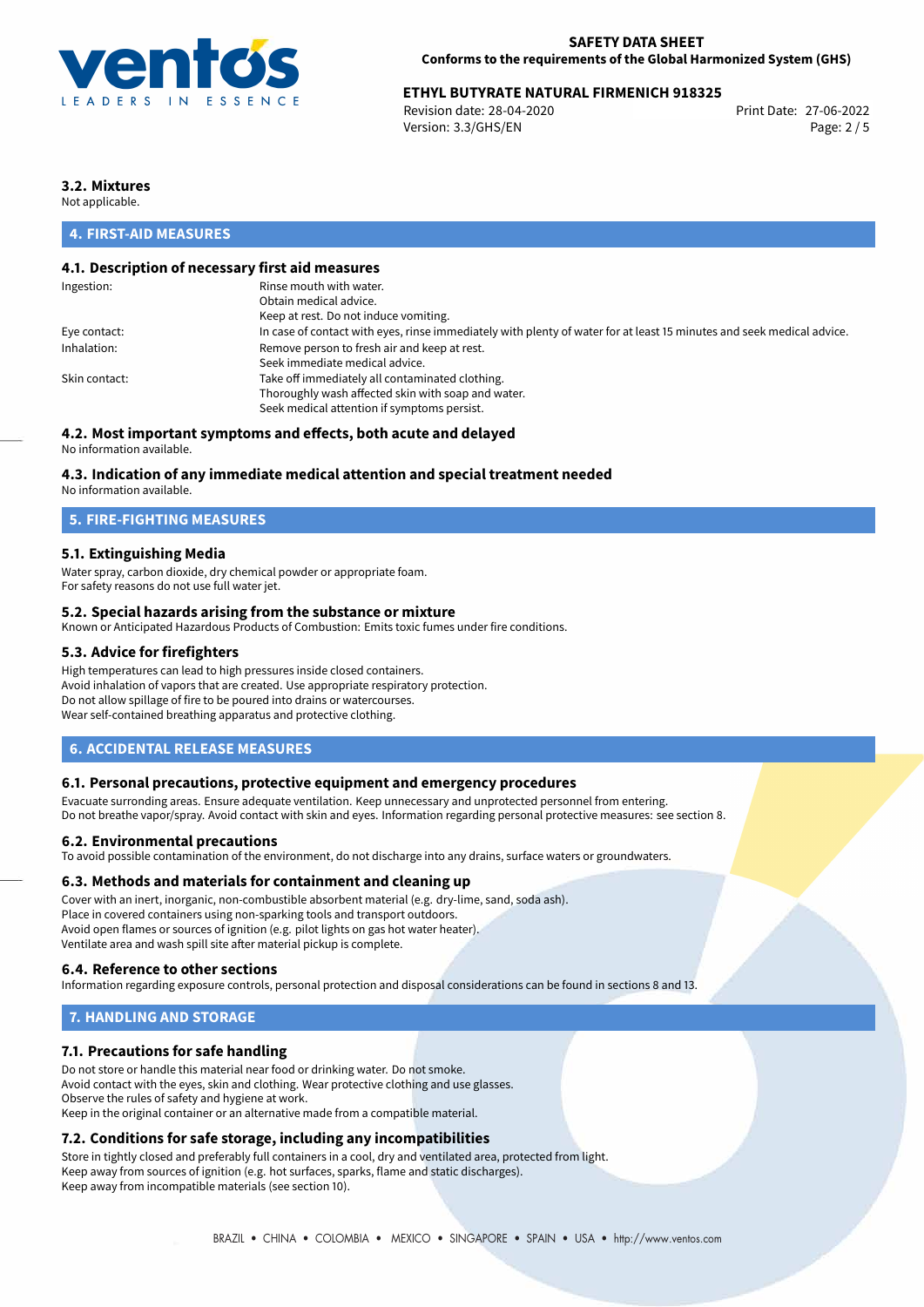

# **ETHYL BUTYRATE NATURAL FIRMENICH 918325**<br>Revision date: 28-04-2020<br>Print Date: 27-06-2022

Revision date: 28-04-2020 Version: 3.3/GHS/EN Page: 3 / 5

# **7.3. Specific end use(s)**

No information available.

# **8. EXPOSURE CONTROLS AND PERSONAL PROTECTION**

# **8.1. Control parameters**

Components with occupational exposure limits: None known.

### **8.2. Exposure controls**

Measures should be taken to prevent materials from being splashed into the body. Provide adequate ventilation, according to the conditions of use. Use a mechanical exhaust if required.

## **8.3. Individual protection measures, such as personal protective equipment**

| Eye/Face protection:             | Chemical safety goggles are recommended. Wash contaminated goggles before reuse.                                                            |
|----------------------------------|---------------------------------------------------------------------------------------------------------------------------------------------|
| Hand Protection:                 | Chemical-resistant gloves are recommended. Wash contaminated gloves before reuse.                                                           |
| Body protection:                 | Personal protective equipment for the body should be selected based on the task being performed and the risks<br>involved.                  |
| Respiratory Protection:          | In case of insufficient ventilation, use suitable respiratory equipment.                                                                    |
| Environmental exposure controls: | Emissions from ventilation or process equipment should be checked to ensure they comply with environmental<br>protection legislation.       |
|                                  | In some cases, filters or engineering modifications to the process equipment will be necessary to reduce emissions to<br>acceptable levels. |

# **9. PHYSICAL AND CHEMICAL PROPERTIES**

# **9.1. Information on basic physical and chemical properties**

| Appearance:                            | Liquid                           |  |
|----------------------------------------|----------------------------------|--|
| Colour:                                | Conforms to standard             |  |
| Odour:                                 | Conforms to standard             |  |
| Odour theshold:                        | Not determined                   |  |
| pH:                                    | Not determined                   |  |
| Melting point/freezing point:          | Not determined                   |  |
| Boling point/boiling range (°C):       | Not determined                   |  |
| Flash point:                           | $25^{\circ}$ C                   |  |
| Evaporation rate:                      | Not determined                   |  |
| Flammability:                          | Not determined                   |  |
| Lower flammability/Explosive limit:    | Not determined                   |  |
| Upper flammability/Explosive limit:    | Not determined                   |  |
| Vapour pressure:                       | 1466,5486 (Pa)                   |  |
| Vapour Density:                        | Not determined                   |  |
| Density:                               | $0,873-0,883$ g/mL (20°C)        |  |
| Relative density:                      | $0,873 - 0,883$ (20°C)           |  |
| Water solubility:                      | <b>SLIGHTLY SOLUBLE IN WATER</b> |  |
| Solubility in other solvents:          | <b>SOLUBLE IN ETHANOL</b>        |  |
| Partition coefficient n-octanol/water: | Not determined                   |  |
| Auto-ignition temperature:             | Not determined                   |  |
| Decomposition temperature:             | Not determined                   |  |
| Viscosity, dynamic:                    | Not determined                   |  |
| Viscosity, kinematic:                  | Not determined                   |  |
| Explosive properties:                  | Not determined                   |  |
| Oxidising properties:                  | Not determined                   |  |
|                                        |                                  |  |

# **10. STABILITY AND REACTIVITY**

### **10.1. Reactivity**

No hazardous reactions if stored and handled as prescribed/indicated.

### **10.2. Chemical stability**

The product is stable if stored and handled as prescribed/indicated.

### **10.3. Possibility of hazardous reactions**

No hazardous reactions if stored and handled as prescribed/indicated.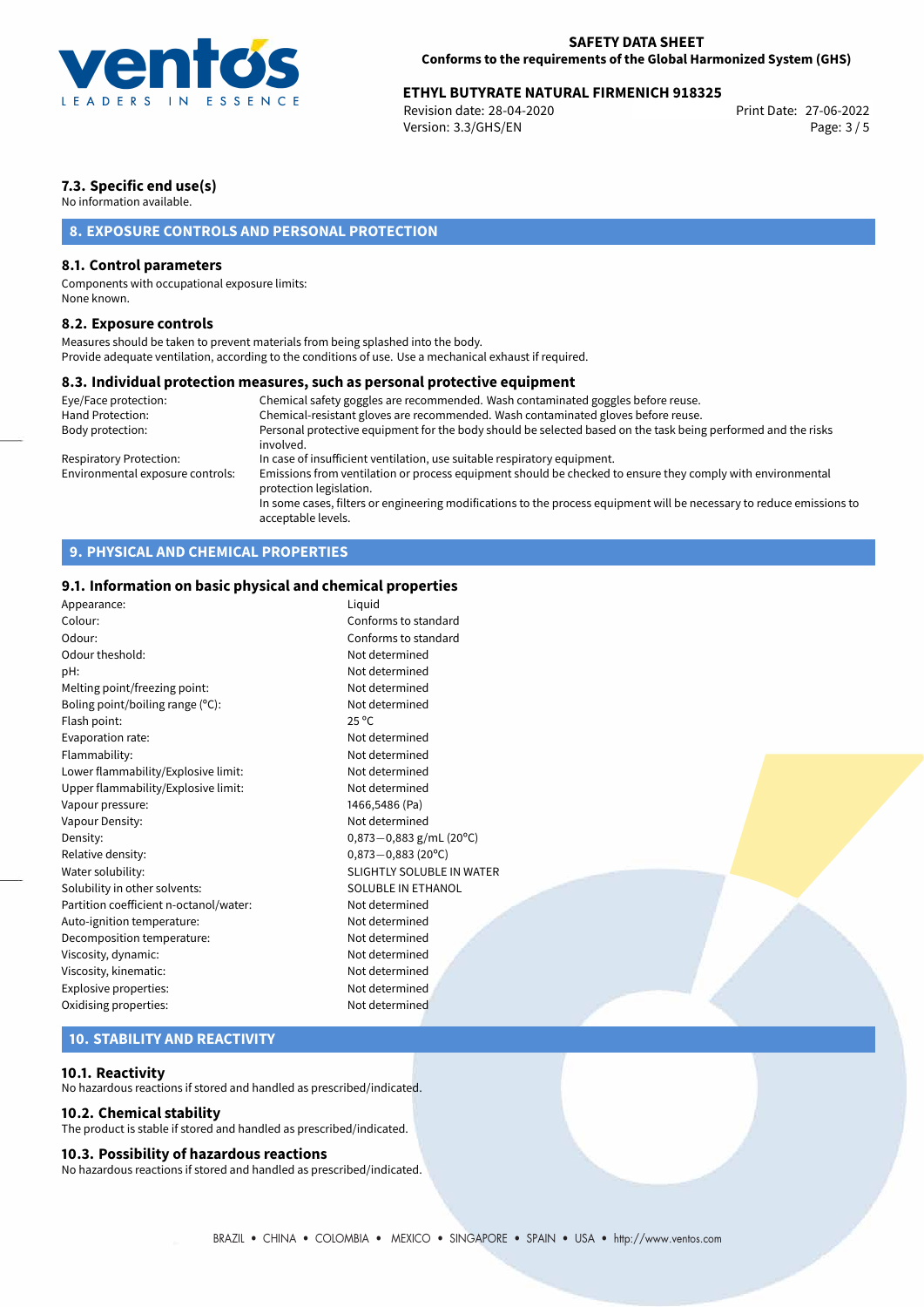

# 27-06-2022 **ETHYL BUTYRATE NATURAL FIRMENICH 918325**

Revision date: 28-04-2020 Version: 3.3/GHS/EN Page: 4 / 5

## **10.4. Conditions to Avoid**

Conditions to Avoid: Excessive heat, flame or other ignition sources.

## **10.5. Incompatible materials**

Avoid contact with strong acids and bases and oxidizing agents.

### **10.6. Hazardous decomposition products**

During combustion may form carbon monoxide and unidentified organic compounds.

# **11. TOXICOLOGICAL INFORMATION**

| <b>Acute toxicity</b>             | Based on the data available, the criteria for classification are not met. |
|-----------------------------------|---------------------------------------------------------------------------|
| <b>Skin corrosion/irritation</b>  | Based on the data available, the criteria for classification are not met. |
| Serious eye damage/irritation     | Causes serious eye irritation.                                            |
| Respiratory or skin sensitisation | Based on the data available, the criteria for classification are not met. |
| <b>Germ cell mutagenicity</b>     | Based on the data available, the criteria for classification are not met. |
| Carcinogenicity                   | Based on the data available, the criteria for classification are not met. |
| <b>Reproductive toxicity</b>      | Based on the data available, the criteria for classification are not met. |
| <b>STOT-single exposure</b>       | Based on the data available, the criteria for classification are not met. |
| <b>STOT-repeated exposure</b>     | Based on the data available, the criteria for classification are not met. |
| <b>Aspiration hazard</b>          | Based on the data available, the criteria for classification are not met. |

# **12. ECOLOGICAL INFORMATION**

### **12.1. Toxicity**

#### **Assessment:**

Based on the data available, the criteria for classification are not met. **Experimental/calculated data:** No information available.

#### **12.2. Degradability**

No information available.

### **12.3. Bioaccumulative potential**

No information available.

# **12.4. Soil mobility**

No information available.

### **12.5. Other adverse effects**

See also sections 6, 7, 13 and 15 Do not allow to get into waste water or waterways.

# **13. DISPOSAL CONSIDERATIONS**

### **13.1. Waste treatment methods**

Dispose of in accordance with national and local environmental regulations.

# **14. TRANSPORT INFORMATION**

|                                  | <b>ADR/RID/ADN</b> | <b>IATA-ICAO</b><br><b>IMDG</b> |               |                |  |
|----------------------------------|--------------------|---------------------------------|---------------|----------------|--|
| 14.1. UN Number                  | <b>UN1180</b>      | <b>UN1180</b>                   | <b>UN1180</b> |                |  |
| 14.2. UN Proper Shipping Name    | ETHYL BUTYRATE     | ETHYL BUTYRATE                  |               | ETHYL BUTYRATE |  |
| 14.3. Transport Hazard Class(es) |                    |                                 |               |                |  |
| 14.4. Packing Group              | Ш                  | $\mathbf{III}$                  |               | Ш              |  |
| 14.5. Environmental hazards      | No                 | <b>No</b>                       |               | No             |  |
| Additional information           |                    |                                 |               |                |  |

### **14.6 Special precautions for user**

None known

# **14.7. Transport in bulk according to Annex II of MARPOL 73/78 and the IBC Code**

No information available